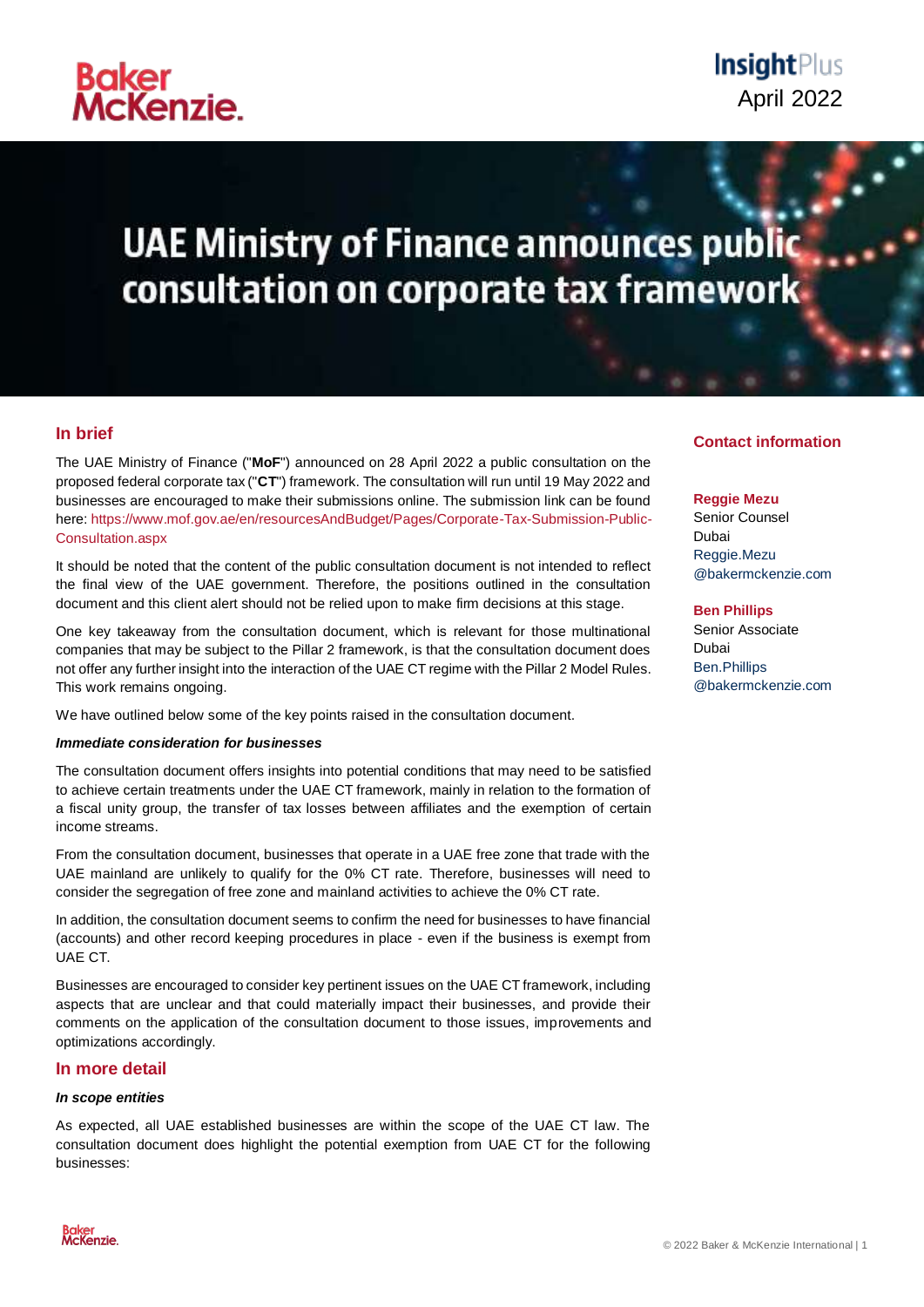- governments;
- wholly-owned government entities listed in a Cabinet Decision;
- natural-resource extraction and exploration that are subject to Emirate-level decrees;
- charities and other public benefit organisations;
- public and regulated private social security and retirement pension funds; and
- investment funds.

The consultation document provides some initial details on the applicability of each exemption.

Furthermore, the consultation document highlights that limited partnerships, general partnerships and other unincorproated vehicles are to be treated as transparent for UAE CT purposes. Limited liability partnerships and other types of partnerships (where there is limited liability) are to be subject to the UAE CT framework.

#### *Treatment of free zone entities*

Free zone entities are expected to be treated as subject to 0% CT provided that they maintain adequate substance and comply with the regulatory requirements. This applies to income generated from outside the UAE and from other entities in any other free zone.

The income of a mainland branch of a free zone entity will be subject to UAE CT, without the free zone entity losing the 0% CT rate for its free zone income.

Passive income (such as dividends, interest, royalties and capital gains) generated from mainland entities by a free zone entity will be subject to 0% CT applicable to the free zone.

However, other payments made by a mainland entity to a free zone entity are expected to be treated as non-deductible in the mainland entity. Income from those payments would also disqualify the free zone entity from eligibility to the 0% CT rate.

#### *Overview of UAE CT framework*

A number of key features are set out in the consultation document. The key ones are:

- A fixed place of business and dependent agent permanent establishment provisions (in line with OECD guidelines) are to be included in the UAE CT framework.
- Exemption of dividend income and/or capital gains if more than 5% shareholding is held, and the foreign subsidiary has been subject to at least 9% corporate tax (or equivalent).
- Foreign branch exemption may be available.
- Interest expense is expected to be limited to 30% of EBITDA.
- Inclusion of transfer pricing regulations, the application of the arm's length principles (in line with OECD guidelines) and the need to have transfer pricing documentation (including making a disclosure of transactions with related parties and connected persons) in place.

#### *Treatment of tax losses*

Tax losses could offset 75% of taxable income within a tax year. Excess tax losses are to be carried forward indefinitely, although could be subject to a change in ownership provision.

Tax losses incurred prior to the introduction of UAE CT or registration for UAE CT are not expected to be available for utilisation.

Tax losses can be shared between entities that have at least 75% common ownership. Tax losses of free zone entities that enjoy the 0% CT rate cannot be shared.

#### *Group tax consolidation*

A fiscal unity can be formed between group entities where there is at least 95% ownership in the entities. This will allow for a single consolidated tax return to be filed by the group.